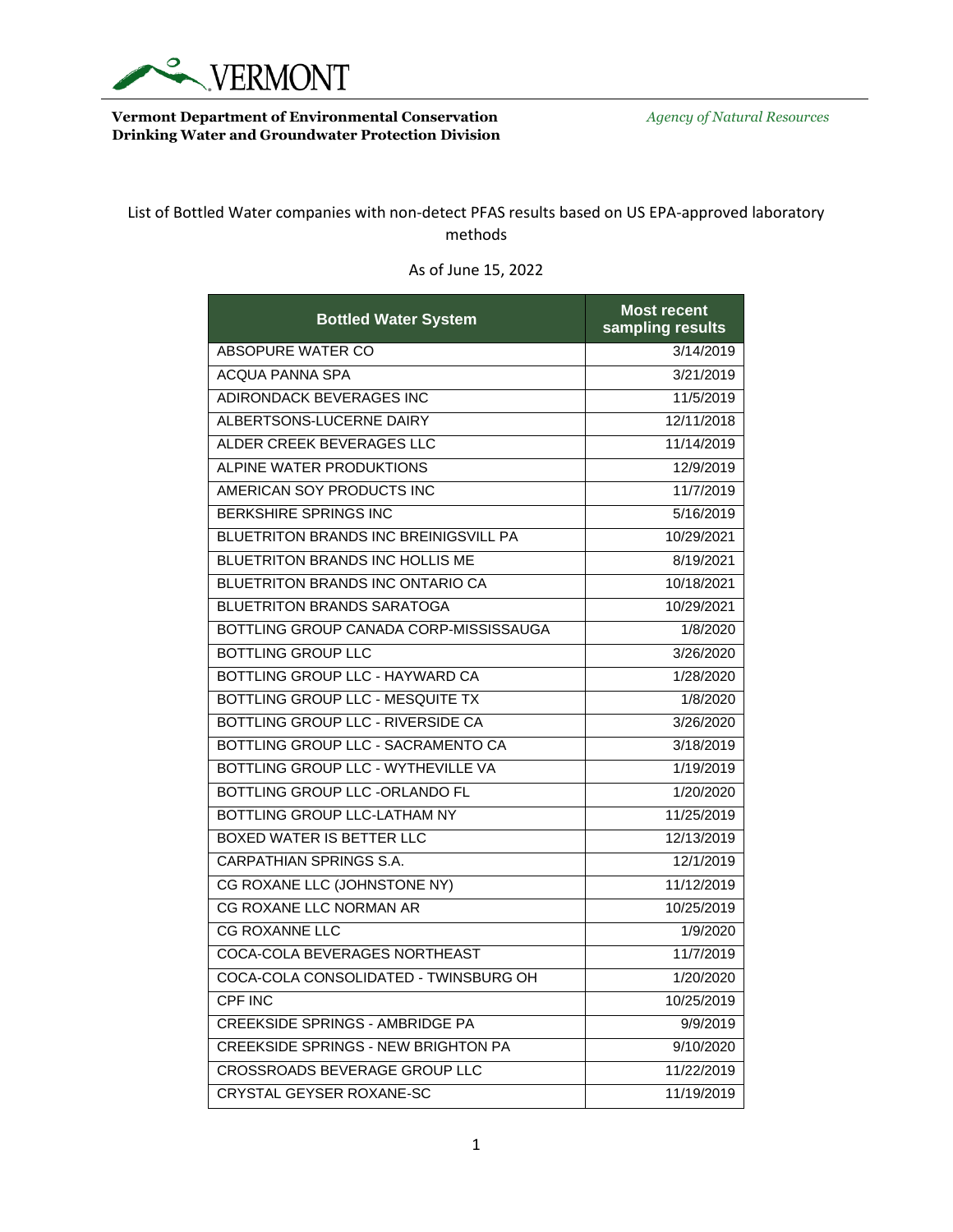| CRYSTAL GEYSER WATER COMPANY             | 1/13/2020  |
|------------------------------------------|------------|
| DS SERVICES OF AMERICA CHICAGO           | 3/21/2019  |
| DS SERVICES OF AMERICA INC - MABLETON GA | 2/26/2019  |
| DS SERVICES OF AMERICA INC -CARNEGIE PA  | 2/11/2019  |
| DS SERVICES OF AMERICA INC- EPHRATA PA   | 2/11/2019  |
| DS SERVICES OF AMERICA INC- HALFMOON NY  | 4/23/2019  |
| <b>ESKA INC</b>                          | 1/13/2020  |
| FERRARELLE SPA                           | 1/9/2020   |
| FIJI WATER COMPANY LLC                   | 11/21/2019 |
| <b>FOX LEDGE INC</b>                     | 1/31/2019  |
| <b>GEROLSTEINER</b>                      | 1/19/2019  |
| GREAT LAKES COCA-COLA DISTRIBUTIONLLC-WI | 2/28/2020  |
| ICE RIVER SPRINGS WATER CO INC           | 11/7/2019  |
| <b>JUST GOODS INC</b>                    | 10/31/2019 |
| LA GALVANINA SPA                         | 1/13/2020  |
| LA GALVANINA SPA - VAL DI METI PLANT     | 7/29/2019  |
| LIBERTY COCA-COLA BEVERAGES LLC -PA      | 7/11/2019  |
| <b>MAYER BROTHERS APPLE PRODUCTS</b>     | 5/7/2020   |
| MONADNOCK MOUNTAIN SPRING WATER INC      | 5/30/2019  |
| NESTLE WATERS N AMERICA FRAMINGHAM MA    | 1/17/2019  |
| NESTLE WATERS N AMERICA JERSEY CITY, NJ  | 2/4/2019   |
| NESTLE WATERS NORTH AMERICA PLD SPRG ME  | 2/17/2019  |
| NESTLE WATERS NORTH AMERICA-KINGFIELD ME | 2/18/2019  |
| NIAGARA BOTTLING LLC - ALLENTOWN PA      | 12/17/2019 |
| NIAGARA BOTTLING LLC - BLOOMFIELD CT     | 9/18/2019  |
| NIAGARA BOTTLING LLC - BRIGHAM CITY UT   | 12/8/2019  |
| NIAGARA BOTTLING LLC - BYHALIA MS        | 12/8/2019  |
| NIAGARA BOTTLING LLC - DALLAS TX         | 1/14/2020  |
| NIAGARA BOTTLING LLC - FLORENCE SC       | 12/17/2020 |
| NIAGARA BOTTLING LLC - GAHANNA OH        | 12/8/2019  |
| NIAGARA BOTTLING LLC - GROVELAND FL      | 11/19/2019 |
| NIAGARA BOTTLING LLC - HAMBURG, PA       | 10/13/2020 |
| NIAGARA BOTTLING LLC - IMPERIAL PA       | 4/3/2019   |
| NIAGARA BOTTLING LLC - JEFFERSONVILLE IN | 3/9/2021   |
| NIAGARA BOTTLING LLC - JUPITER FL        | 2/12/2021  |
| NIAGARA BOTTLING LLC - KANSAS CITY MO    | 5/22/2021  |
| NIAGARA BOTTLING LLC - LAS VEGAS NV      | 1/6/2021   |
| NIAGARA BOTTLING LLC - LOS LUNAS NM      | 12/7/2021  |
| NIAGARA BOTTLING LLC - MISSOURI CITY TX  | 11/10/2021 |
| NIAGARA BOTTLING LLC - MNT CREEK DALLAS  | 11/10/2020 |
| NIAGARA BOTTLING LLC - MOORESVILLE NC    | 2/19/2020  |
| NIAGARA BOTTLING LLC - NEWNAN GA         | 10/1/2021  |
| NIAGARA BOTTLING LLC - ONTARIO 1 CA      | 2/15/2021  |